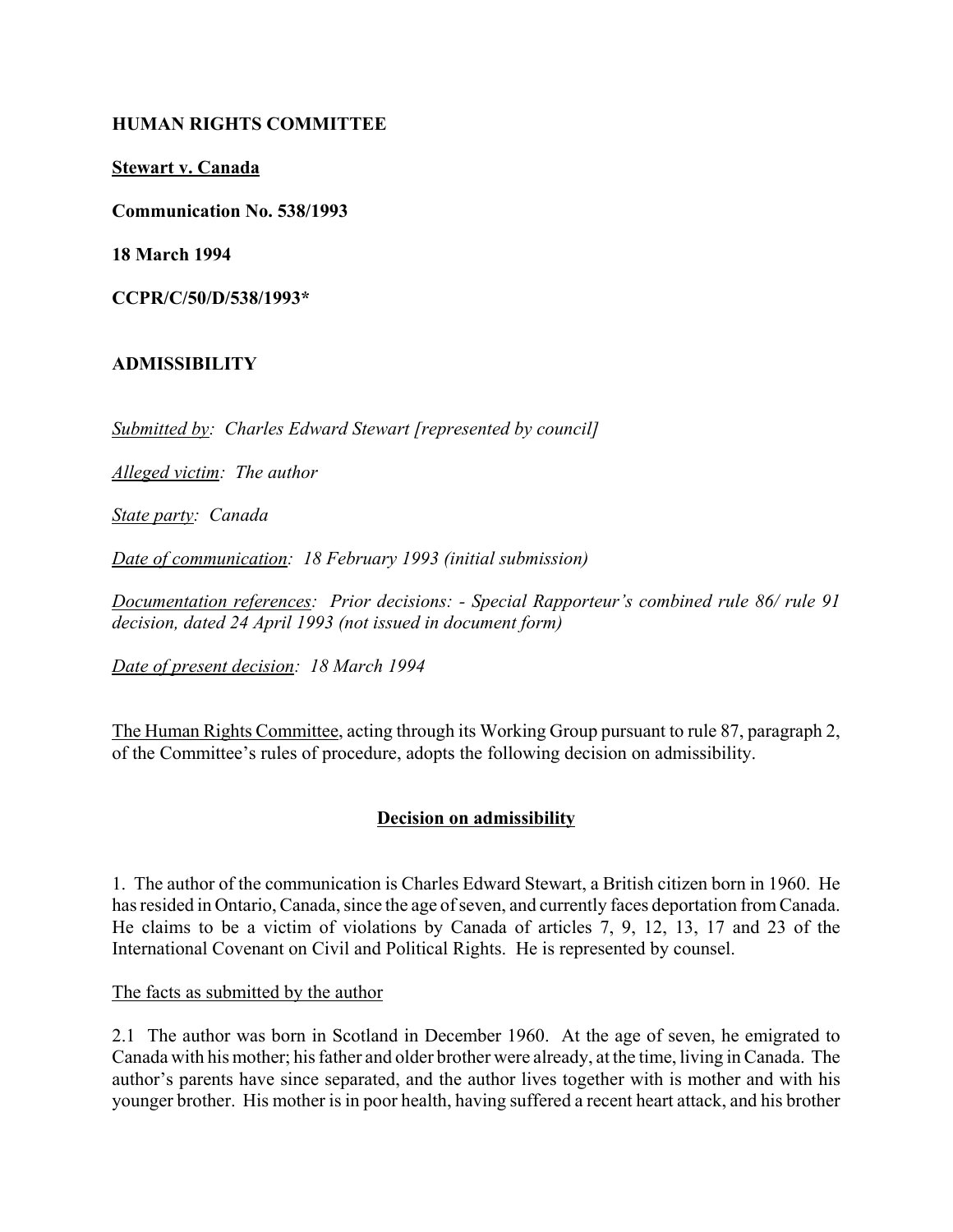is mentally disabled and suffers from chronic epilepsy. His older brother was deported to the United Kingdom in 1992, because of a previous criminal record. This brother apart, all of the author's relatives reside in Canada; the author himself has two young twin children, who live with their mother, from whom the author divorced in 1989.

2.2 For most of his life, the author considered himself to be a Canadian citizen. It was only when he was contacted by immigration officials because of a criminal conviction that he realized, legally, he was only a permanent resident, as his parents had never requested Canadian citizenship for him during his youth. It is stated that between September 1978 and May 1991, the author was convicted on 42 occasions, mostly for petty offences and traffic offences. Two convictions were for possession of marijuana seeds and of a prohibited martial arts weapon. One conviction was for assault with bodily harm, committed in September 1984, on the author's former girlfriend. Counsel indicates that most of her client's convictions are attributable to her client's substance abuse problems, in particular alcoholism. Since his release on mandatory supervision in September 1990, the author has participated in several drug and alcohol rehabilitation programmes. He has further received medical advice to control his alcohol abuse and, with the exception of one relapse, has remained alcohol-free.

2.3 It is stated that although the author cannot contribute much financially to the subsistence of his family, he does so whenever he is able to and helps his ailing mother and retarded brother around the home.

2.4 In 1990, an immigration enquiry was initiated against the author to Section 27, paragraph 1, of the Immigration Act. Under this provision, a permanent resident in Canada must be ordered deported from Canada if an adjudicator in an immigration enquiry is satisfied that the defendant has been convicted of certain specified offences under the Immigration Act. On 20 August 1990, the author was ordered deported on account of his criminal convictions. He appealed the order to the Immigration Appeal Division. The Board of the Appeal Division heard the appeal on 15 May 1992, dismissing it by judgment of 21 August 1992, which was communicated to the author on 1 September 1992.

2.5 On 30 October 1992, the author complained to the Federal Court of Appeal for an extension of the time limit for applying for leave to appeal. The Court first granted the request but subsequently dismissed the application for leave to appeal. There is no further appeal or application for leave to appeal from the Federal Court of Appeal to the Supreme Court of Canada, or to any other domestic tribunal. This is expressly prohibited under Section 83, paragraph 2, of the Immigration Act. Thus, no further effective domestic remedy is said to be available.

2.6 If the author is deported, he would not be able to return to Canada without the express consent of the Canadian Minister of Employment and Immigration, under the terms of Sections 19(1)(i) and 55 of the Immigration Act. A re-application for emigration to Canada would not only require ministerial consent but also that the author fulfill all the other statutory admissibility criteria for immigrants. Furthermore, because of his convictions, the author would be barred from readmission to Canada under Section 19(2)(a) of the Act.

2.7 As the deportation order against the author could now be enforced at any point in time, counsel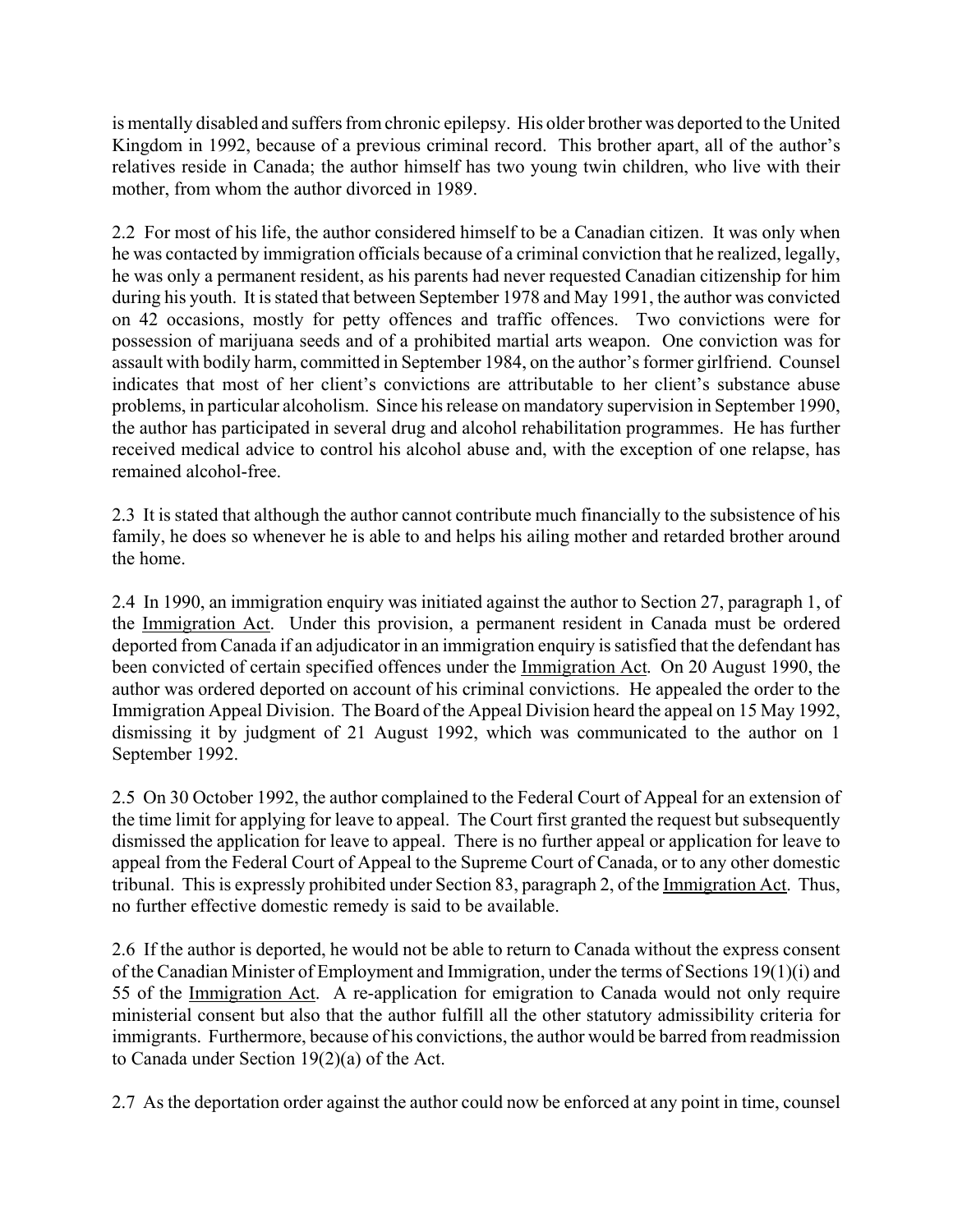requests the Committee to seek from the State party interim measures of protection, pursuant to rule 86 of the rules of procedure.

## The complaint

3.1 The author claims that the above facts reveal violations of articles 7, 9, 12, 13, 17, and 23 of the Covenant. He claims that in respect of article 23, the State party has failed to provide for clear legislative recognition of the protection of the family. In the absence of such legislation which ensures that family interests would be given due weight in administrative proceedings such as, for example, those before the Immigration and Refugee Board, he claims, there is a prima facie issue as to whether Canadian law is compatible with the requirement of protection of the family.

3.2 The author also refers to the Committee's General Comment on article 17, according to which "interference [with home and privacy] can only take place on the basis of law, which itself must be compatible with the provisions, aims and objectives of the Covenant". He asserts that there is no law which ensures that his legitimate family interests or those of the members of his family would be addressed in deciding on his deportation from Canada; there is only the vague and general discretion given to the Immigration Appeal Division to consider all the circumstances of the case, which is said to be insufficient to ensure a balancing of his family interests and other legitimate State aims. In its decision, the Immigration Appeal Division allegedly did not give any weight to the disabilities of the author's mother and brother; instead, it ruled that "taking into account that the appellant does not have anyone depending on him and there being no real attachment to and no real support from anyone, the Appeal Division sees insufficient circumstances to justify the appellant's presence in this country".

3.3 According to the author, the term "home" should be interpreted broadly, encompassing the (entire) community of which an individual is a part. In this sense, his "home" is said to be Canada. It is further submitted that the author's privacy must include the fact of being able to live within this community without arbitrary or unlawful interference. To the extent that Canadian law does not protect aliens against such interference, the author claims a violation of article 17.

3.4 The author submits that article 12, paragraph 4, is applicable to his situation since, for all practical purposes, Canada is his own country. His deportation from Canada would result in an absolute statutory bar from reentering Canada. It is noted that in this context that article 12(4) does not indicate that everyone has the right to enter his country of nationality or of birth but only "his own country". Counsel argues that the U.K. is no longer the author's "own country", since he left it at the age of seven and his entire life is now centred upon his family in Canada - thus, although not Canadian in a formal sense, he must be considered de facto a Canadian citizen. Finally, it is noted that although the Committee has never addressed this issue it might, by analogy, draw upon a recent judgment of the European Court of Human Rights in which similar issues had been examined.

3.5 The author claims that his allegations under articles 17 and 23 should also be examined in the light of other provisions, especially articles 9 and 12. He refers to the Committee's Views in Aumeeruddy-Cziffra (Communication No. 35/1978), where it was held that there are implicit limits in article 23, in the light of other provisions of the Covenant. While article 9 addresses deprivation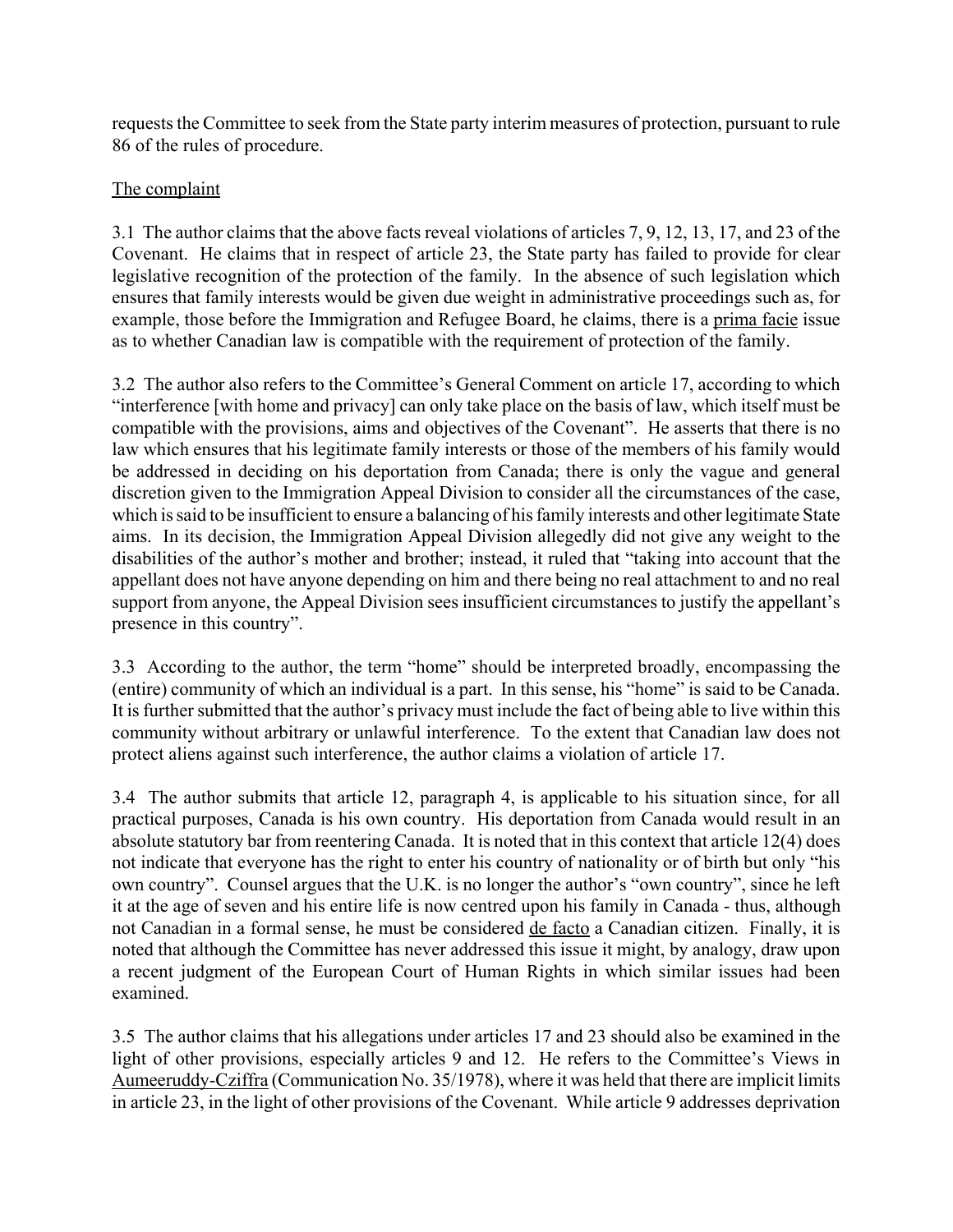of liberty, there is no indication that the only concept of liberty is one of physical freedom. Article 12 recognizes liberty in a broader sense: the author believes that his deportation from Canada would violate "his liberty of movement within Canada and within his community", and that it would not be necessary for one of the legitimate objectives enumerated in article 12, paragraph 3.

3.7 In this connection, the author recalls that (a) he has resided in Canada since the age of seven; (b) at the time of issue of the deportation order all members of his immediate family resided in Canada; (c) while his criminal record is extensive, it does by no means reveal that he is a danger to public safety; (d) he has taken voluntary steps to control his substance-abuse problems; (e) deportation from Canada would effectively and permanently sever all his ties in Canada; and (f) the prison terms served for various convictions already constitute adequate punishment and the reasoning of the Immigration Appeal Division, by emphasizing his criminal record, amounts to the imposition of additional punishment.

## The Special Rapporteur's request for interim measures op protection and State party's reaction

4.1 On 26 April 1993, the Special Rapporteur on New Communications transmitted the communication to the State party, requesting it, under rule 91 of the rules of procedure, to provide information and observations on the admissibility of the communication. Under rule 86 of the rules of procedure, the State party was requested not to deport the author to the United Kingdom while his communication was under consideration by the Committee.

4.2 In a submission dated 9 July 1993 in reply to the request for interim measures of protection, the State party indicates that although the author would undoubtedly suffer personal inconvenience should he be deported to Scotland, there are no special or compelling circumstances in the case that would appear to cause irreparable harm. In this context, the State party notes that the author is not being returned to a country where his safety or life would be in jeopardy; furthermore, he would not be barred once and for all from readmission to Canada. Secondly, the State party notes that although the author's social ties with his family may be affected, his complaint makes it clear that his family has no financial or other objective dependence on him: the author does not contribute financially to his brother, has not maintained contact with his father for seven to eight years and, after the divorce from his wife in 1989, apparently has not maintained any contact with his wife or children.

4.3 The State party submits that the application of rule 86 should not impose a general rule on States parties to suspend measures or decisions at a domestic level unless there are special circumstances where such a measure or decision might conflict with the effective exercise of the author's right to petition. The fact that a complaint has been filed with the Committee should not automatically imply that the State party is restricted in its power to implement a deportation decision. The State party argues that considerations of state security and public policy must be considered prior to imposing restraints on a State party to implement a decision lawfully taken. It therefore requests the Committee to clarify the criteria at the basis of the Special Rapporteur's decision to call for interim measures of protection and to consider withdrawing the request for interim protection under rule 86.

4.4 In her comments, dated 15 September 1993, counsel challenges the State party's arguments related to the application of rule 86. She contends that deportation would indeed bar the author's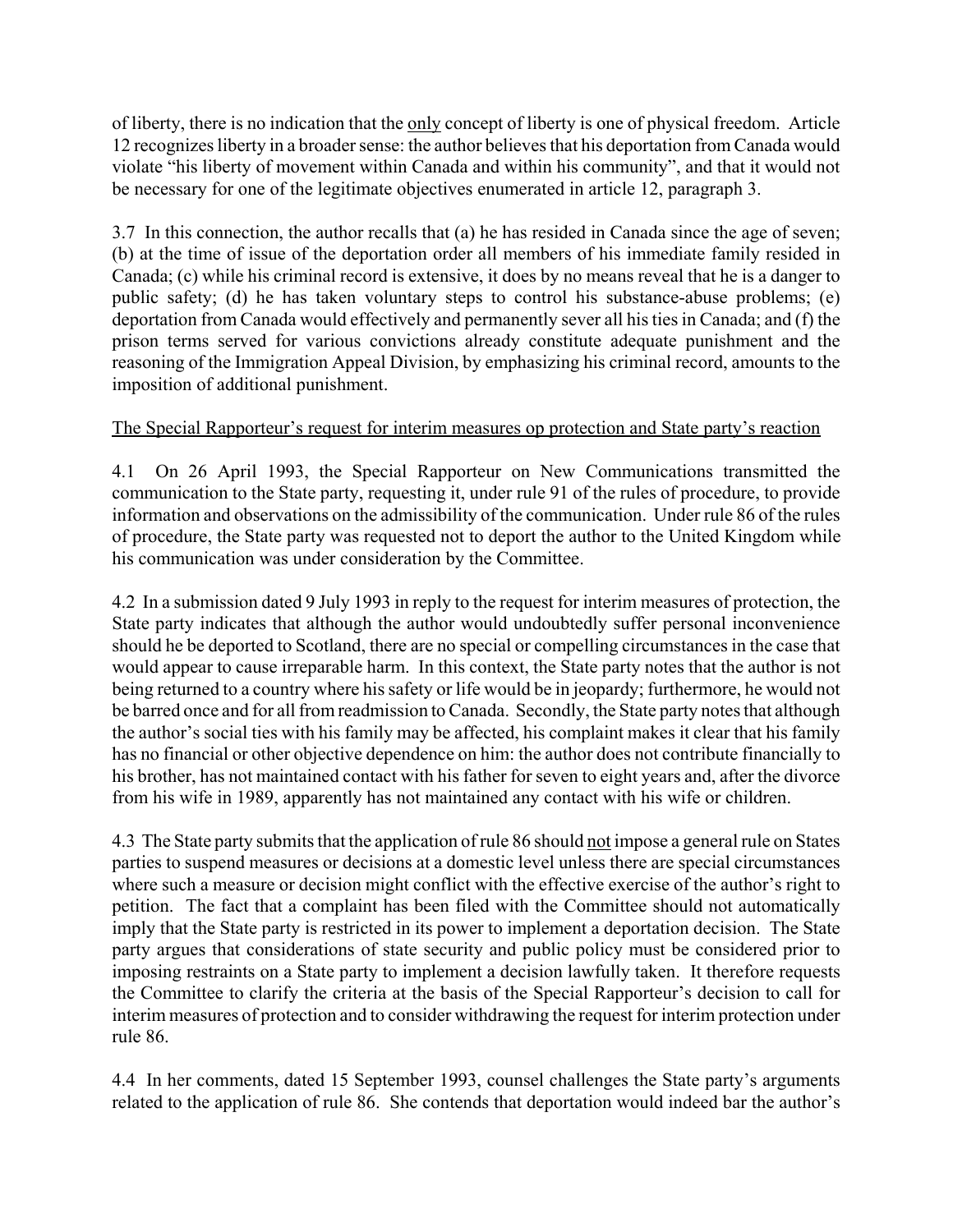readmission to Canada forever. Furthermore, the test of what may constitute "irreparable harm" to the petitioner should not be considered by reference to the criteria developed by the Canadian courts where, it is submitted, the test for irreparable harm in relation to family has become one of almost exclusive financial dependency, but by reference to the Committee's own criteria.

4.5 Counsel submits that the communication was filed precisely because Canadian courts, including the Immigration Appeal Division, do not recognize family interests beyond financial dependency of family members. She adds that it is the very test applied by the Immigration Appeal Division and the Federal Court which is at issue before the Human Rights Committee: it would defeat the effectiveness of any order the Committee might make in the author's favour in the future if the rule 86 request were to be cancelled now. Finally, counsel contends that it would be unjustified to apply a "balance of convenience" test in determining whether or not to invoke rule 86, as this test is inappropriate where fundamental human rights are at issue.

### State party's admissibility observations and counsel's comments

5.1 In its submission under rule 91, dated 14 December 1993, the State party contends that the author has failed to substantiate his allegations of violations of articles 7, 9, 12, and 13 of the Covenant. It recalls that international and domestic human rights law clearly states that the right to remain in a country and not to be expelled from it is confined to nationals of that state. These laws recognize that any such rights possessed by non-nationals are available only in certain circumstances and are more limited than those possessed by nationals. Article 13 of the Covenant "delineates the scope of that instrument's application in regard to the right of an alien to remain in the territory of a State party ... Article 13 directly regulates only the procedure and not the substantive grounds for expulsion. Its purpose os clearly to prevent arbitrary expulsions. [The provision] aims to ensure that the process of expelling such a person complies with what is laid down in the State's domestic law and that it is not tainted by bad faith or the abuse of power". Reference is made to the Committee's Views in case No. 58/1979, Maroufidou v. Sweden.

5.2 The State party submits that the application of the Immigration Act in the instant case satisfied the requirements of article 13. In particular, the author was represented by counsel during the injury before the immigration adjudicator, was given the opportunity to present evidence as to whether he should be permitted to remain in Canada, and to cross-examine witnesses. Based on evidence adduced during the inquiry, the adjudicator issued a deportation order against the author. The State party explains that the Immigration Appeal Board to which the author complained is an independent and impartial tribunal with jurisdiction to consider any ground of appeal that involved a question of law or fact, or mixed law and fact. It also has jurisdiction to consider an appeal on humanitarian grounds that an individual should not be removed from Canada. The Board is said to have carefully considered and weighed all the evidence presented it, as well as the circumstances of the author's case.

5.3 While the State party concedes that the right to remain in a country might exceptionally fall within the scope of application of the Covenant, it is submitted that there are no such circumstances in the case: the decision to deport Mr. Stewart is said to be "justified by the facts of the case and by Canada's duty to enforce public interest statutes and protect society. Canadian courts have held that the most important objective for a government is to protect the security of its nationals. This is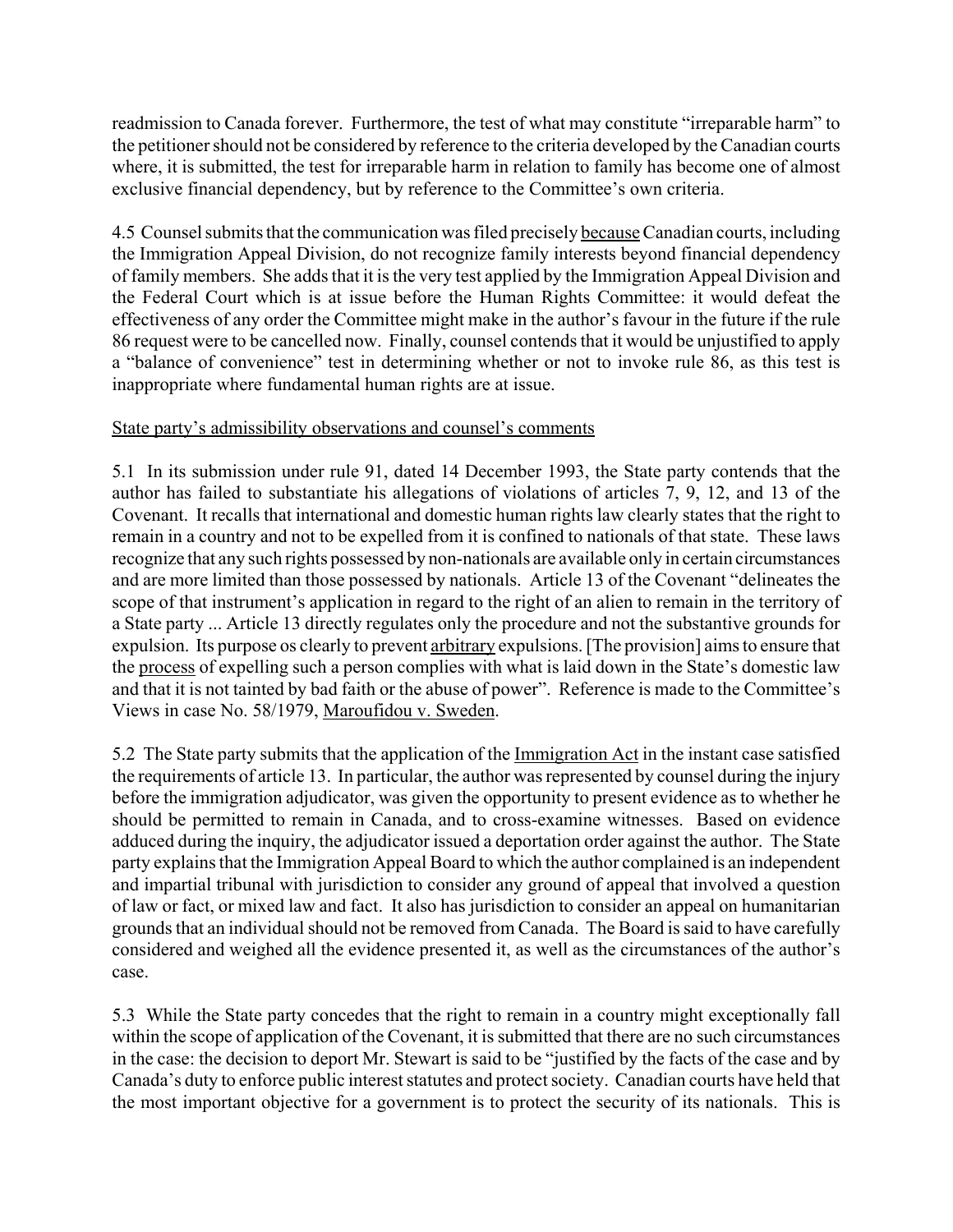consistent with the view [of] ... the Supreme Court that the executive arm of government is preeminent in matters concerning the security of its citizens ... and that the most fundamental principle of immigration law is that non-citizens do not have an unqualified right to enter or remain in the country".

5.4 The State party argues that both the decision to deport Mr. Stewart and to uphold the deportation order met with requirements of the Immigration Act, and that these decisions were in accordance with international standards; there are no special circumstances which would "trigger the application" of the Covenant to justify the complainant's stay in Canada". Furthermore, there is no evidence of abuse of power by Canadian authorities and in the absence of such an abuse, "it is inappropriate for the Committee to evaluate the interpretation and application by those authorities of Canadian law".

5.5 As to the alleged violation of articles 17 and 23 of the Covenant, the State party argues that its immigration laws, regulations and policies are compatible with the requirements of these provisions. In particular, Section 114(2) of the Immigration Act allows for the exemption of persons from any regulations made under the Act or the admission into Canada of persons where there exist compassionate or humanitarian considerationsî. Such considerations include the existence of family in Canada and the potential harm that would result if a member of the family were removed from Canada.

5.6 A general principle of Canadian immigration programs and policies is that dependants of immigrants into Canada are eligible to be granted permanent residence at the same time as the principal applicant. Furthermore, where family members remain outside Canada, the Immigration Act and ancillary regulations facilitate reunification through family class and assisted relative sponsorships: "[r]eunification in fact occurs as a result of such sponsorships in almost all cases".

5.7 In the light of the above, the State party submits that any effects which a deportation may have on the author's family in Canada would occur further to the application of legislation that is compatible with the provisions, aims and objectives of the Covenant: "In the case at hand, humanitarian and compassionate grounds, which included family considerations, were taken into account during the proceedings before the immigration authorities and were balanced against Canada's duty and responsibility to protect society and to properly enforce public interest statutes".

5.8 In conclusion, the State party affirms that Mr. Stewart has failed to substantiate violations of rights protected under the Covenant and is in fact claiming a right to remain in Canada. He is said to in fact be seeking to establish an avenue under the Covenant to claim the right not to be deported from Canada: this claim is incompatible ratione materiae with the provisions of the Covenant and inadmissible under article 3 of the Optional Protocol.

6.1 In her comments, counsel notes that the State party wrongly conveys the impression that the author had two full hearings before the immigration authorities, which took into account all the specific factors in his case. She observes that the immigration adjudicator conducting the inquiry ìhas no equitable jurisdictionî. Once he is satisfied that the person is the one described in the initial report, that this person is a permanent resident of Canada, and that he has been convicted of a criminal offence, a removal order is mandatory. Counsel contends that the adjudicator "may not take into account any other factors and has no statutory power of discretion to relieve against any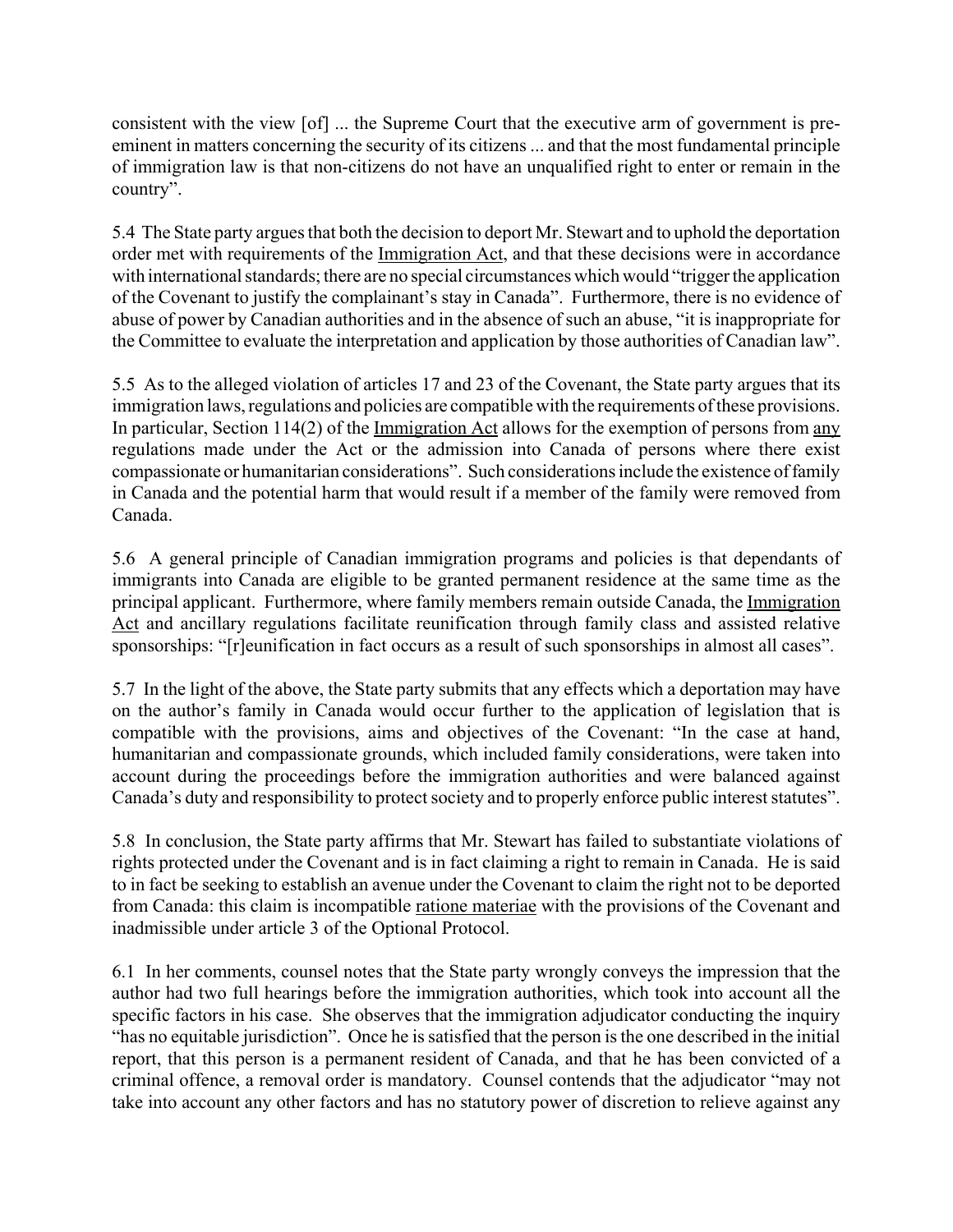hardship caused by the issuance of the removal order".

6.2 As to the discretionary power, under Section 114(2) of the Immigration Act, to exempt persons from regulatory requirements and to facilitate admission on humanitarian grounds, counsel notes that this power is not used to relieve against the hardship to a person and his/her family caused by the removal of a permanent resident from Canada: [T]he Immigration Appeal Division exercises a quasi-judicial statutory power of discretion after a full hearing, and it has been seen as inappropriate for the Minister or his officials to in fact 'overturn' a negative decision ... by this body".

6.3 Counsel affirms that the humanitarian and compassionate discretion delegated to the Minister by the Immigration Regulations can in any event hardly be said to provide an effective mechanism to ensure that family interests are balanced against other interests. In recent years, Canada is said to have routinely separated families or attempted to separate families where the interests of young children were at stake: thus, "the best interests of children are not taken into account in this administrative process".

6.4 Counsel submits that Canada ambiguously conveys the impression that family class and assisted relative sponsorships are almost always successful. This, according to her, may be true of family class sponsorships, but it is clearly not the case for assisted relative sponsorships, since assisted relative applicants must meet all the selection criteria for independent applicants. Counsel further dismisses as "patently wrong" the State party's argument that the Court, upon application for judicial review of a deportation order, may balance the hardship caused by removal against the public interest. The Court, as it has articulated repeatedly, cannot balance these interests, is limited to strict judicial review, and cannot substitute its own decision for that of the decision maker(s), even if it would have reached a different conclusion on the facts: it is limited to quashing a decision because of jurisdictional error, a breach of natural justice or fairness, an error of law, or an erroneous finding of fact made in a perverse or in a capricious manner (Sec. 18(1) Federal Court Act).

6.5 As to the compatibility of the author's claims with the Covenant, counsel notes that Mr. Stewart is not claiming an absolute right to remain in Canada. She concedes that the Covenant does not per se recognize a right of non-nationals to enter or remain in a state. Nonetheless, it is submitted that the Covenant's provisions cannot be read in isolation but are inter-related: accordingly, article 13 must be read in the light of other provisions.

6.6 Counsel acknowledges that the Committee has held that article 13 provides for procedural and not substantive protection; however, procedural protection cannot be interpreted in isolation from the protection provided under other provisions of the Covenant. Thus, legislation governing expulsion cannot discriminate on any of the grounds listed in article 26; nor can it arbitrarily or unlawfully interfere with family, privacy and home (article 17).

6.7 As to the claim under article 17, counsel notes that the State party has only set out the provisions of the Immigration Act which provide for family reunification - provisions which she considers inapplicable to the author's case. She adds that article 17 imposes positive duties upon States parties, and that there is no law in Canada which would recognize family, privacy, or home interests in the context raised in the author's case. Furthermore, while she recognizes that there is a process provided by law which grants to the Immigration Appeal Division a general discretion to consider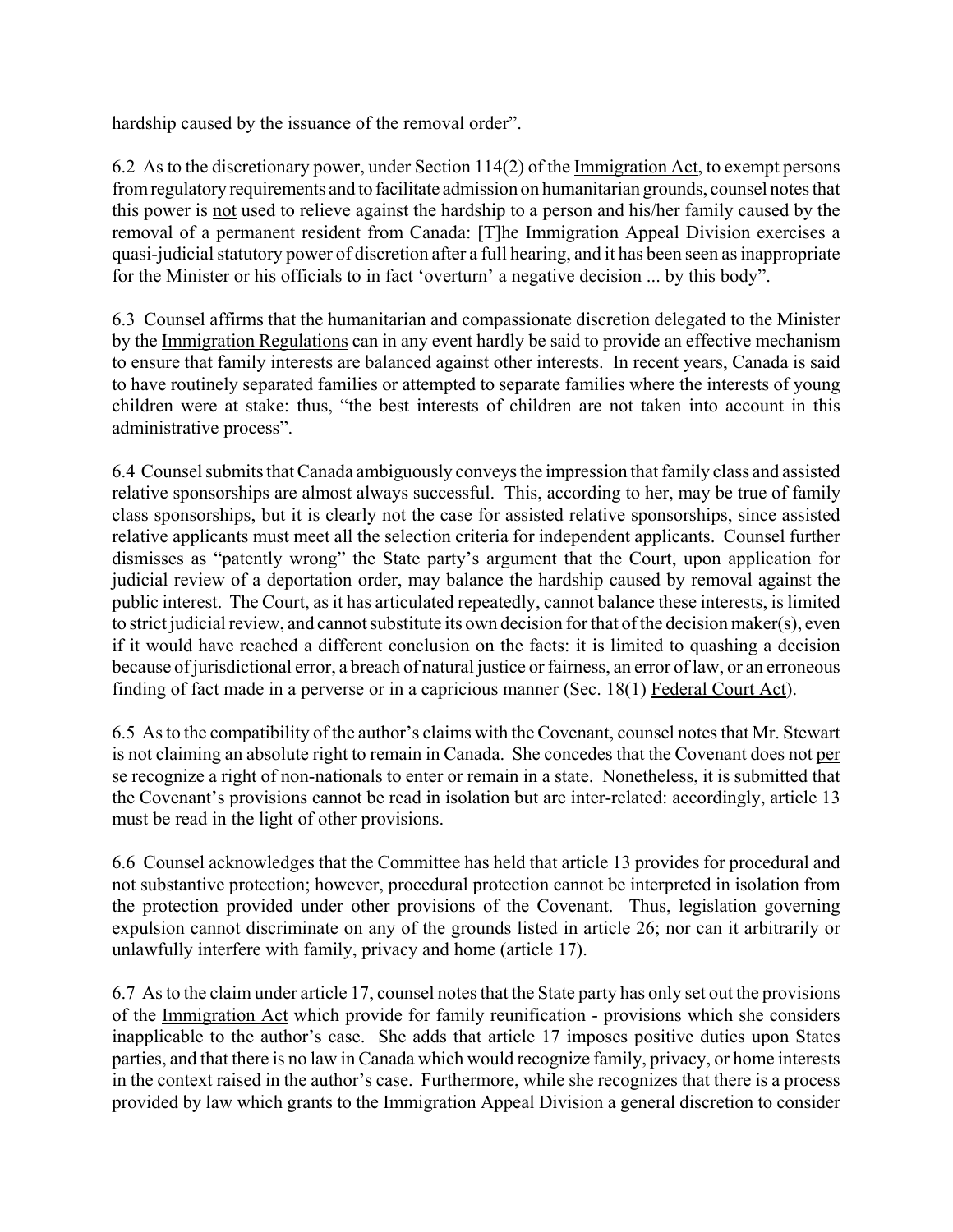the personal circumstances of a permanent resident under order of deportation, this discretion does not recognize or encompass consideration of fundamental interests such as integrity of the family. Counsel refers to the case of Sutherland as another example of the failure to recognize that integrity of the family is an important and protected interest. For counsel, there "can be no balancing of interests if ... family ... interests are not recognized as fundamental interests for the purpose of balancing. The primary interest in Canadian law and jurisprudence in the protection of the public...".

6.8 Concerning the State party's contention that a "right to remain" may only come within the scope of application of the Covenant under exceptional circumstances, counsel claims that the process whereby the author's deportation was decided and confirmed proceeded without recognition or cognizance of the author's rights under articles 7, 9, 12, 13, 17 or 23. While it is true that Canada has a duty to ensure that society is protected, this legitimate interest must be balanced against other protected individual rights.

6.9 Counsel concedes that Mr. Stewart was given an opportunity, before the Immigration Appeal Division, to present all the circumstances of his case. She concludes, however, that domestic legislation and jurisprudence do not recognize that her client will be subjected to a breach of his fundamental rights if he were deported. This is because such rights are not and need not be considered given the way immigration legislation is drafted. Concepts such as home, privacy, family or residence in one's own country, which are protected under the Covenant, are foreign to Canadian law in the immigration context. The overriding concern in view of removal of a permanent resident, without distinguishing long-term residents from recently arrived immigrants, is national security.

# Issues and proceedings before the Committee

7.1 Before considering any claims contained in a communication, the Human Rights Committee must, in accordance with rule 87 of its rules procedure, decide whether or not it is admissible under the Optional Protocol to the Covenant.

7.2 The Committee notes that it is uncontested that there are no further domestic remedies for the author to exhaust, and that the requirements of article 5, paragraph 2(b), of the Optional Protocol have been met.

7.3 In as much as the author's claims under articles 7 and 9 of the Covenant are concerned, the Committee has examined whether the conditions of articles 2 and 3 of the Optional Protocol are met. In respect of articles 7 and 9, the Committee does not find, on the basis of the material before it, that the author has substantiated his claim that deportation to the United Kingdom and separation from his family would amount to cruel or inhuman treatment within the meaning of article 7, or that it would violate his right to liberty and security of person within the meaning of article 9, paragraph 1. In this respect, therefore, the author has no claim under the Covenant, within the meaning of article 2 of the Optional Protocol.

7.4 As to article 13, the Committee notes that the author's deportation was ordered pursuant to a decision adopted in accordance with the law, and that the State party has invoked arguments of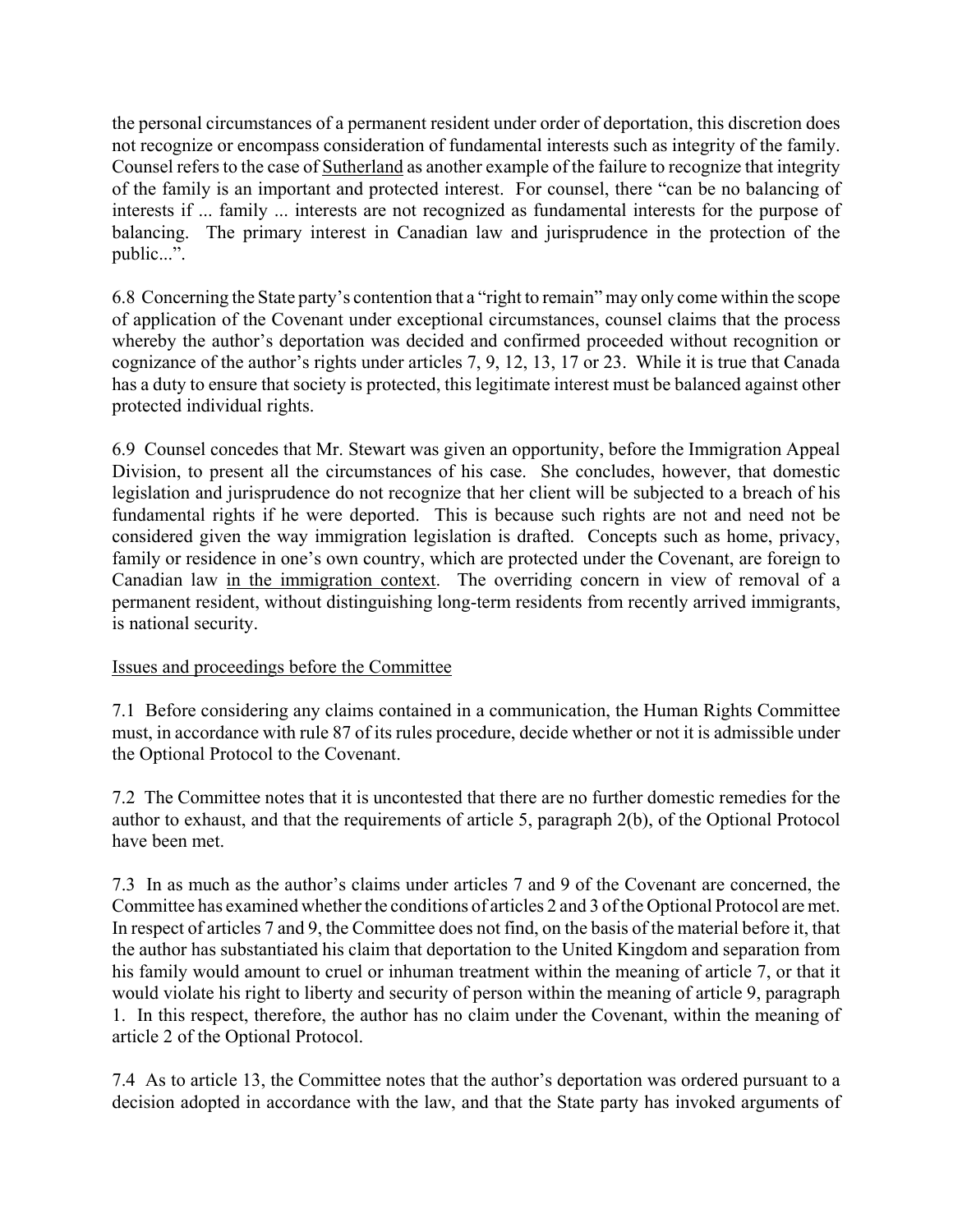protection of society and national security. It is not apparent that this assessment was reached arbitrarily. In this respect, the Committee finds that the author has failed to substantiate his claim, for purposes of admissibility, and that this part of the communication is inadmissible under article 2 of the Optional Protocol.

7.5 Concerning the claim under article 12, the Committee has noted the State party's contention that no substantiation in support of this claim has been adduced, as well as counsel's contention that article 12, paragraph 4, is applicable to Mr. Stewart's case. The Committee notes that the determination of whether article 12, paragraph 4, is applicable to the author's situation requires a careful analysis of whether Canada can be regarded as the author's "own country" within the meaning of article 12, and, if so, whether the author's deportation to the United Kingdom would bar him from reentering "his own country", and, in the affirmative, whether this would be done arbitrarily. The Committee considers that there is no a priori indication that the author's situation can not be subsumed under article 12, paragraph 4, and therefore concludes that this issue should be considered on its merits.

7.6 As to the claims under articles 17 and 23 of the Covenant, the Committee observes that the issue whether a State is precluded, by reference to articles 17 and 23, from exercising a right to deport an alien otherwise consistent with article 13 of the Covenant, should be examined on the merits.

7.7 The Committee has noted the State party's request for clarifications of the criteria that formed the basis of the Special Rapporteur's request for interim protection under rule 86 of the Committee's rules of procedure, as well as the State party's request that the Committee withdraw its request under rule 86. The Committee observes that what may constitute "irreparable damage" to the victim within the meaning of rule 86 cannot be determined generally. The essential criterion is indeed the irreversibility of the consequences, in the sense of the inability of the author to secure his rights, should there later be a finding of a violation of the Covenant on the merits. The Committee may decide, in any given case, not to issue a request under rule 86 where it believes that compensation would be an adequate remedy. Applying these criteria to deportation cases, the Committee would require to know that an author would be able to return, should there be a finding in his favour on the merits. Accordingly, the Committee would wish to know from the Government of Canada whether it is able to offer that guarantee.

7.8 The Committee notes that both parties have already, at this stage of the procedure, made extensive submissions which would enable the Committee to pronounce on the merits of the matter under consideration. At this stage, the Committee must, however, limit itself to the procedural requirement of deciding on the admissibility of the communication. Should the State party wish to make a further submission on the merits of the complaint, it should do so within six months of the transmittal to it of the present decision. Author's counsel will be given an opportunity to comment thereon. If no further explanations or statements are received from the State party under article 4, paragraph 2, of the Optional Protocol, the Committee will proceed to adopt its Views on the basis of the written information already submitted.

8. The Human Rights Committee therefore decides:

(a) the communication is admissible in so far as it may raise issues under articles 12, paragraph 4,